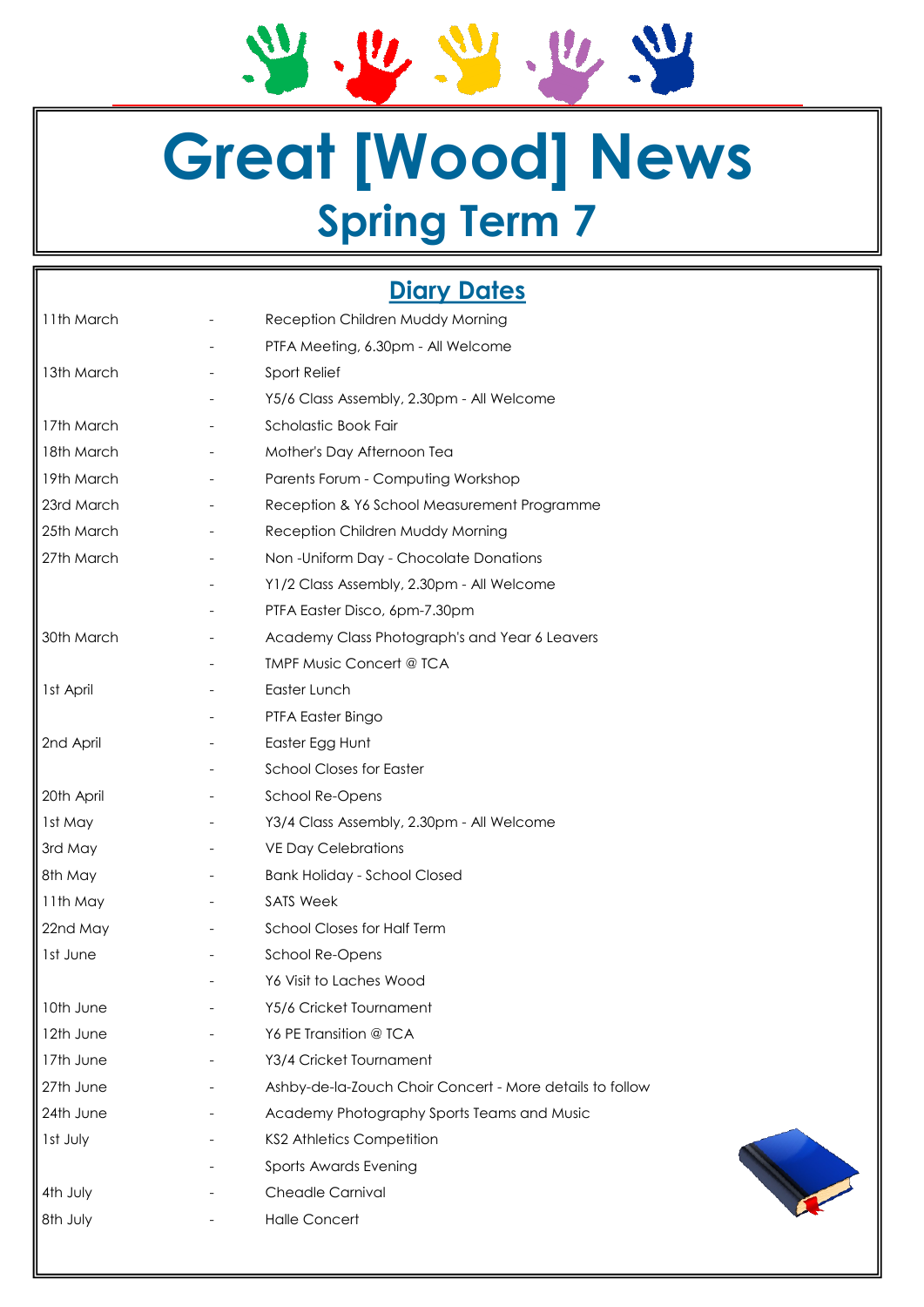## **Year 5/6 Assembly**

On Friday 13th March our Year 5/6 children will be performing their class assembly at 2.30pm. This will be an interesting assembly related to Sport Relief.

We welcome you to come and join us and share this assembly with 5/6.



**Y6 Residential Outdoor Education Centre Visit 2020**

Following our letter dated 1st October 2019 about our exciting residential trip to Laches Wood for year six pupils, please be reminded that payment is due at any time before the **2nd April 2020**, which is the final day for the cost of the trip to be paid in full.

Cheques should be made payable to 'The Moorlands Primary Federation'.



# **Sport Relief 2020**



On Friday 13th March we invite children to wear sports clothes or bright coloured clothes all in aid of Sport Relief 2020.

Children will also be linking up with all our cluster schools to walk one mile in aid of Sports Relief. Each school pupil will complete 1 mile and eventually we'll reach Paris! Children will be able to run, walk, or jog their mile, which is 22 laps of our playground!

All we ask is that each child donates **£1** to take part.

Our next PTFA meeting will be held on, Wednesday 11th March at 6.30pm. Please come and join us and help organise our upcoming events.

### **Busy, Busy!**

We are expecting that this half term will be an extremely busy one! We have lots of events taking place, including numerous outings for our children. All of these outings require permission slips, which have been/will be sent home accordingly. There is a great deal of organisation involved in providing these activities for our children and it would help immensely, if you could ensure that all slips and monies due are returned to school promptly. This will prevent staff having to chase slips, or children having to miss activities. Please can you also fill in all sections of the return slips. Thank you for you assistance with this matter and helping to make a smooth running, fun-filled term, where our children can enjoy fabulous events with the help of our dedicated staff.





#### On Thursday 17th March we will be holding our Book Fair. The Book Fair will be open before and after school. The Book Fair brings a wide selection of books suitable for all of the year groups, from Reception up to Year six. For every £1.00 that we raise at the book sale, school will receive commission, enabling us to extend the school library and reading resources for our children. **This year you will even be able to pay for your books by phone - see posters for more details.**

Each child will receive a National Book token to use against the purchase of any book costing over £2.99 at our book fair, participating book shops, or clubs.